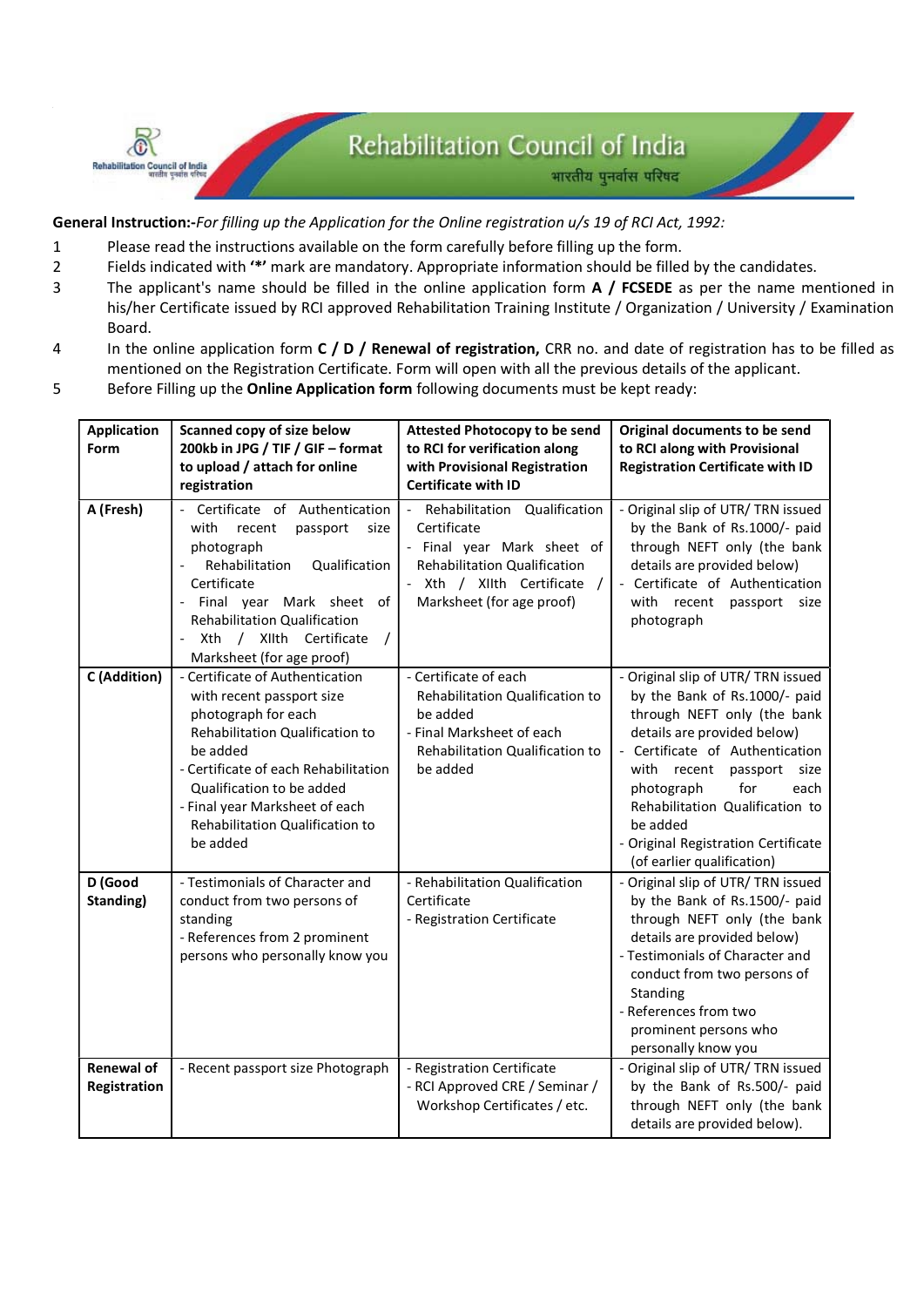|               |                                                                                                                                                                                                                                         |                                                                                                                                                           | - Recent passport size<br>Photograph                                                                                                                                                                            |
|---------------|-----------------------------------------------------------------------------------------------------------------------------------------------------------------------------------------------------------------------------------------|-----------------------------------------------------------------------------------------------------------------------------------------------------------|-----------------------------------------------------------------------------------------------------------------------------------------------------------------------------------------------------------------|
| <b>FCSEDE</b> | - Certificate of Authentication<br>with recent passport size<br>photograph<br>- Rehabilitation Qualification<br>Certificate<br>- Rehabilitation Qualification<br>Marksheet.<br>- Xth / XIIth Certificate /<br>Marksheet (for age proof) | - Rehabilitation Qualification<br>Certificate<br>- Rehabilitation Qualification<br>Marksheet.<br>- Xth / XIIth Certificate /<br>Marksheet (for age proof) | - Original slip of UTR/TRN issued<br>by the Bank of Rs.1000/- paid<br>through NEFT only (the bank<br>details are provided below).<br>- Certificate of Authentication<br>with recent passport size<br>photograph |

6. For Payment of Rs.1000 / Rs.500 / Rs.1500 through NEFT of any Nationalized Bank following details must be followed:

| Details of bank accounts of the Council for depositing the Registration/ Renewal Fee |                                        |  |  |  |
|--------------------------------------------------------------------------------------|----------------------------------------|--|--|--|
| <b>Account Holder's Name</b>                                                         | <b>REHABILITATION COUNCIL OF INDIA</b> |  |  |  |
| Name of Bank                                                                         | Canara Bank                            |  |  |  |
| <b>Address of Bank</b>                                                               | Jit Singh Marg, New Delhi-110067       |  |  |  |
| <b>Account Number</b>                                                                | 1484101026701                          |  |  |  |
| <b>Type of Account</b>                                                               | Saving                                 |  |  |  |
| <b>IFSC Code</b>                                                                     | CNRB0001484                            |  |  |  |

- 7. For Certificate of Authentication, Download the format from RCI website. Original Certificate of Authentication with recent passport size photograph should be submitted with seal & stamp from the institution(s) from where the applicant has passed the RCI approved rehabilitation qualification.
- 8. Photocopy of Rehabilitation Certificate and Marksheet must be self attested.
- 9. References of 3 Persons with name, address and contact number to be filled in the online form A / FCSEDE registration form
- 10. The 2 separate testimonial of character and conduct as stated in the application form D should be from person of standing i.e. Gazetted officer / Member of Parliament / Member of Legislative Assembly / Magistrate 1<sup>st</sup> class, and the Principals and Professors of Colleges in any discipline or from other person of similar status.
- 11. References from 2 prominent persons with name, address and contact number to be filled in the online form D registration form. These should not be the same persons who have issued testimonials of character and conduct.
- 12. See RCI website, for details of 100 CRE points and RCI approved CRE / Seminar / Workshop etc. for renewal of registration certificate.
- 13. In case the Course code / Institute code / University code is not available in the online application, please select Any other.
- 14. If all information is filled appropriately, after Submission of the form the applicant will get the Provisional Registration Certificate with Provisional Registration ID which is valid for 1 year (Only for Form A / C / Renewal / FCSEDE). A print copy of this certificate must be sent to RCI with other attested / original documents (as mentioned in table above) within 10 days.
- 15. In case of Good standing, applicant will get a filled Application form for Good standing. A print copy of this certificate must be sent to RCI with other attested / original documents (as mentioned in table above) within 10 days.
- 16. In case the applicant has selected an option of Any other for Course code / Institute code / University code, the Provisional Registration Certificate will not be issued. Such candidates will receive an Acknowledgement of submission and the registration in CRR will be considered as per the decision of committee / Norms. A print copy of this certificate must be sent to RCI with other attested / original documents (as mentioned in table above) within 10 days.